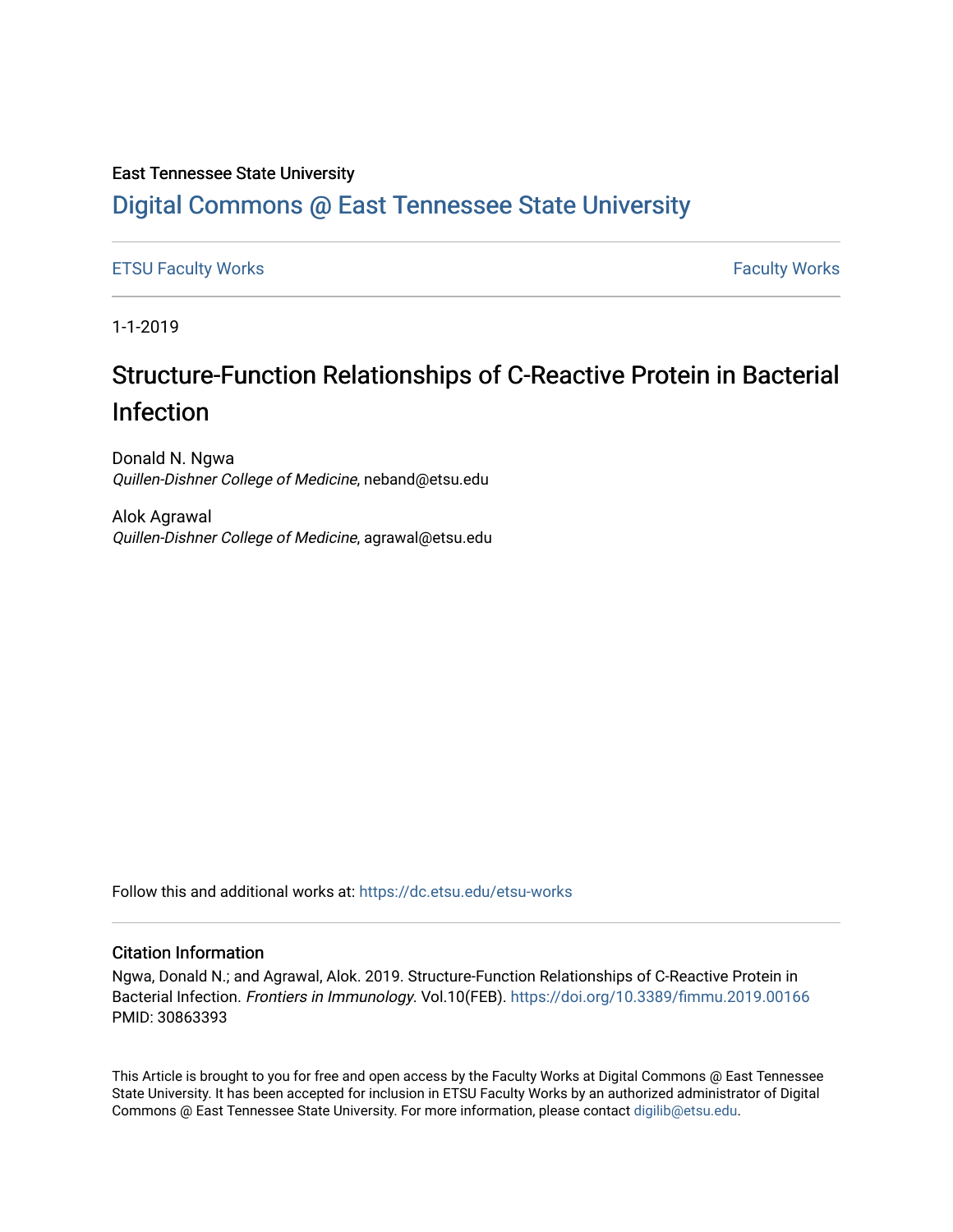# Structure-Function Relationships of C-Reactive Protein in Bacterial Infection

# Copyright Statement

© 2019 Ngwa and Agrawal. This is an open-access article distributed under the terms of the [Creative](http://creativecommons.org/licenses/by/4.0/) [Commons Attribution License \(CC BY\)](http://creativecommons.org/licenses/by/4.0/). The use, distribution or reproduction in other forums is permitted, provided the original author(s) and the copyright owner(s) are credited and that the original publication in this journal is cited, in accordance with accepted academic practice. No use, distribution or reproduction is permitted which does not comply with these terms.

# Creative Commons License



This work is licensed under a [Creative Commons Attribution 4.0 International License.](https://creativecommons.org/licenses/by/4.0/)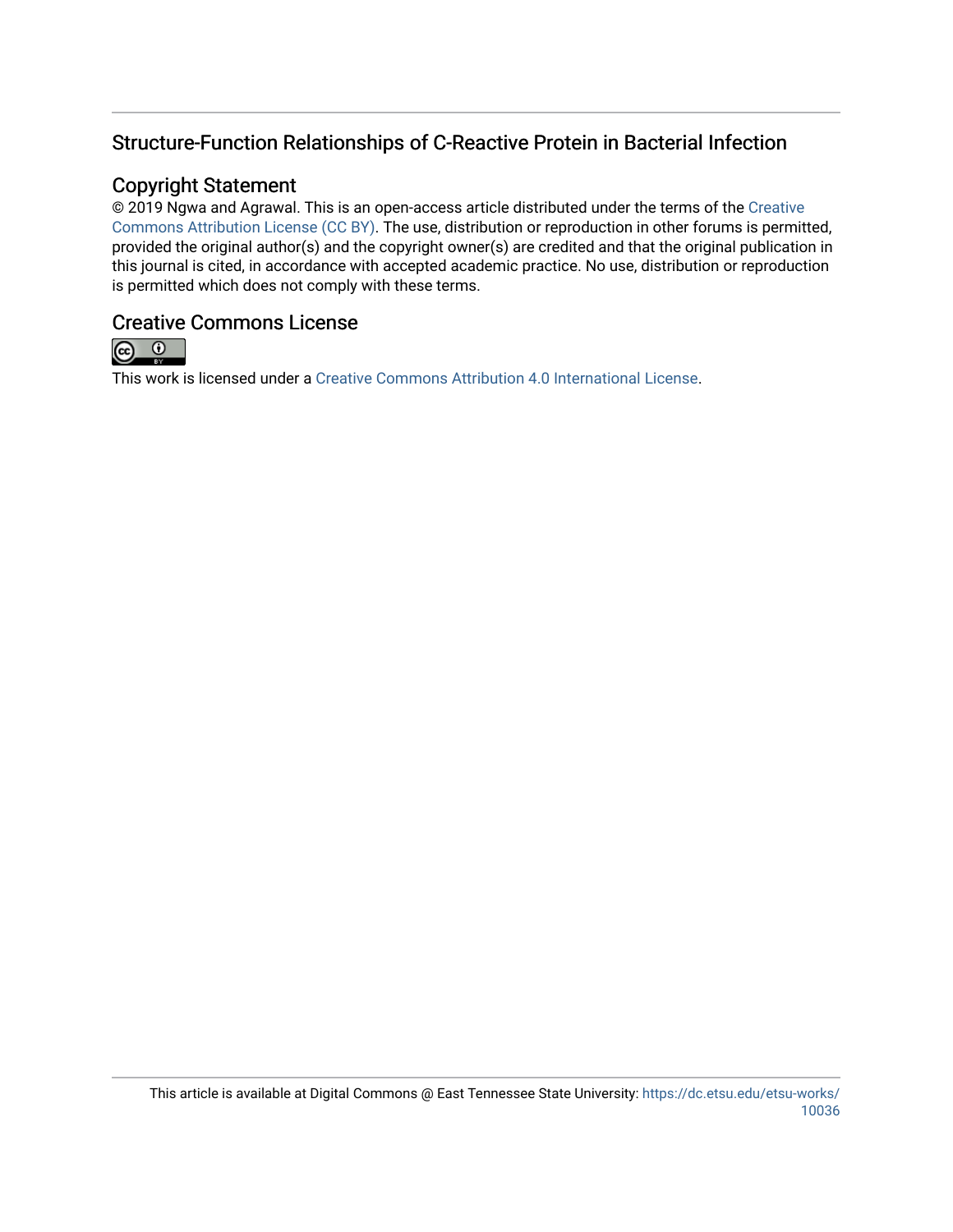



# [Structure-Function Relationships of](https://www.frontiersin.org/articles/10.3389/fimmu.2019.00166/full) C-Reactive Protein in Bacterial Infection

#### Donald N. Ngwa and [Alok Agrawal\\*](http://loop.frontiersin.org/people/559726/overview)

*Department of Biomedical Sciences, James H. Quillen College of Medicine, East Tennessee State University, Johnson City, TN, United States*

One host defense function of C-reactive protein (CRP) is to protect against *Streptococcus pneumoniae* infection as shown by experiments employing murine models of pneumococcal infection. The protective effect of CRP is due to reduction in bacteremia. There is a distinct relationship between the structure of CRP and its anti-pneumococcal function. CRP is functional in both native and non-native pentameric structural conformations. In the native conformation, CRP binds to pneumococci through the phosphocholine molecules present on the C-polysaccharide of the pneumococcus and the anti-pneumococcal function probably involves the known ability of ligand-complexed CRP to activate the complement system. In the native structure-function relationship, CRP is protective only when given to mice within a few hours of the administration of pneumococci. The non-native pentameric conformation of CRP is created when CRP is exposed to conditions mimicking inflammatory microenvironments, such as acidic pH and redox conditions. In the non-native conformation, CRP binds to immobilized complement inhibitor factor H in addition to being able to bind to phosphocholine. Recent data using CRP mutants suggest that the factor H-binding function of non-native CRP is beneficial: in the non-native structure-function relationship, CRP can be given to mice any time after the administration of pneumococci irrespective of whether the pneumococci became complement-resistant or not. In conclusion, while native CRP is protective only against early stage infection, non-native CRP is protective against both early stage and late stage infections. Because non-native CRP displays phosphocholine-independent anti-pneumococcal activity, it is quite possible that CRP functions as a general anti-bacterial molecule.

Keywords: C-reactive protein, factor H, phosphocholine, pneumococcal C-polysaccharide, Streptococcus pneumoniae

# INTRODUCTION

C-reactive protein (CRP) is a multifunctional molecule of the innate immune system in humans [\(1–](#page-5-0) [4\)](#page-6-0). CRP is a cyclic pentameric protein comprised of five identical non-covalently attached subunits. Each subunit has an intra-disulfide bond and the molecular weight of each subunit is ∼23 kDa [\(5,](#page-6-1) [6\)](#page-6-2). A phosphocholine (PCh)-binding site is located on the same face of each subunit in the homopentamer. The amino acids  $Phe^{66}$ , Thr<sup>76</sup>, and Glu<sup>81</sup> in CRP are critical for the formation of

### **OPEN ACCESS**

#### Edited by:

*Barbara Bottazzi, Milan University, Italy*

#### Reviewed by:

*Annette Karen Shrive, Keele University, United Kingdom Tomohide Takaya, Shinshu University, Japan*

> \*Correspondence: *Alok Agrawal [agrawal@etsu.edu](mailto:agrawal@etsu.edu)*

#### Specialty section:

*This article was submitted to Molecular Innate Immunity, a section of the journal Frontiers in Immunology*

Received: *28 November 2018* Accepted: *18 January 2019* Published: *26 February 2019*

#### Citation:

*Ngwa DN and Agrawal A (2019) Structure-Function Relationships of C-Reactive Protein in Bacterial Infection. Front. Immunol. 10:166. doi: [10.3389/fimmu.2019.00166](https://doi.org/10.3389/fimmu.2019.00166)*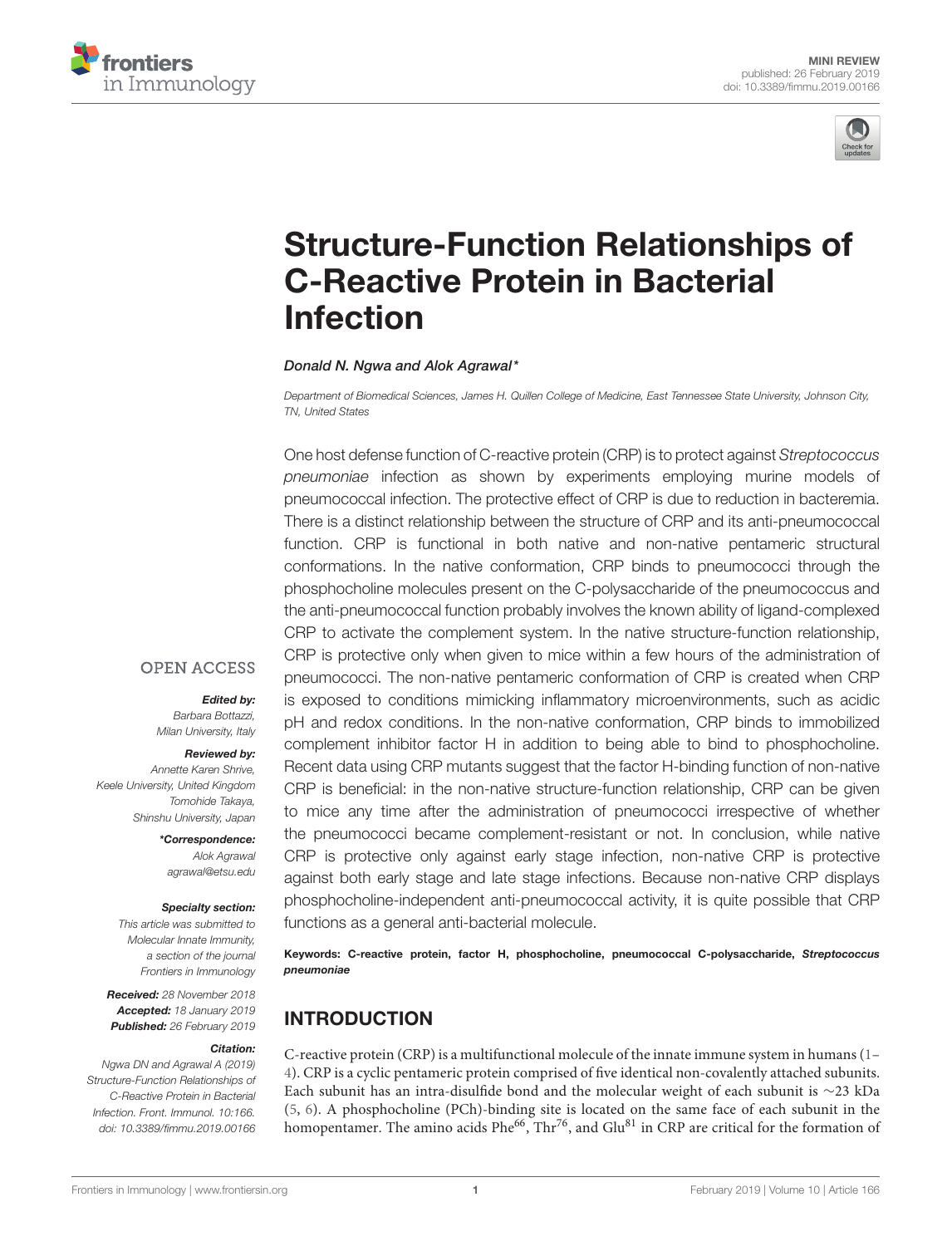the PCh-binding site [\(7](#page-6-3)[–9\)](#page-6-4). Once CRP is complexed with a substance with exposed PCh group, the complex activates the complement system through the classical pathway [\(10](#page-6-5)[–12\)](#page-6-6).

Streptococcus pneumoniae are gram positive bacteria that asymptomatically colonize the upper respiratory tract [\(1,](#page-5-0) [13–](#page-6-7) [15\)](#page-6-8). It is the most common bacterium that causes communityacquired pneumonia and is also a significant cause of septicemia and meningitis [\(1,](#page-5-0) [13](#page-6-7)[–15\)](#page-6-8). Systemic pneumococcal infection raises the level of CRP in serum by up to several hundred-fold in humans as a part of the acute phase response [\(16](#page-6-9)[–18\)](#page-6-10). CRP binds to pneumococci through  $Ca^{2+}$ -dependent interaction with PCh residues present on the pneumococcal cell wall C-polysaccharide (PnC) [\(19,](#page-6-11) [20\)](#page-6-12). In mice, however, CRP is only a minor acute phase protein; therefore, mice have been useful in investigating the functions of human CRP in vivo [\(21\)](#page-6-13).

In murine models of pneumococcal infection, passively administered human CRP has been shown to be protective against lethal pneumococcal infection, that is, CRP decreases bacteremia and enhances survival of infected mice [\(1,](#page-5-0) [22–](#page-6-14) [26\)](#page-6-15). CRP-deficient mice are more susceptible to pneumococcal infection than are wild type mice, which indicates that the trace level of endogenous mouse CRP is capable of exerting antipneumococcal functions [\(27\)](#page-6-16). Mice transgenic for human CRP are also protected against infection with S. pneumoniae [\(28\)](#page-6-17). The mechanism of anti-pneumococcal action of CRP in mice, however, is unknown.

Current research on defining the mechanism of antipneumococcal actions of CRP benefited from a key finding made several decades ago using passive administration of purified human CRP into mice [\(29\)](#page-6-18). CRP was protective when injected into mice 6 h before to 2 h after the administration of pneumococci. CRP was not protective when mice received CRP 24 h after infection, suggesting that CRP is protective during early stage infection but not in late stage infection. For early stage protection, it is believed that the mechanism of action of CRP involves the capability of CRP to bind to pneumococci through PCh groups present on their surfaces and subsequent activation of the classical complement pathway by pathogenbound CRP. Obviously, this mechanism does not operate for late stage infection. A PCh-independent mechanism for antipneumococcal function of CRP has been proposed along with an explanation for the inability of CRP to be protective against late stage infection [\(1,](#page-5-0) [24–](#page-6-19)[26\)](#page-6-15). In this article, we review PChdependent, PCh-independent, and other proposed mechanisms for the anti-pneumococcal function of CRP during both early stage infection (when CRP and pneumococci are administered into mice 30 min apart) and late stage infection (when CRP and pneumococci are administered into mice 24 h apart).

# PCh-DEPENDENT ANTI-PNEUMOCOCCAL FUNCTION OF CRP

In vivo experiments employing a CRP mutant incapable of binding to PCh, PnC, and whole pneumococci provided results indicating that CRP-mediated protection of mice against infection is independent of binding of CRP to PCh; the CRP mutant was as effective as wild-type CRP in protecting mice against early stage infection [\(26\)](#page-6-15). The PCh-binding mechanism, however, does contribute to the protection of mice during the early stage of infection [\(25,](#page-6-20) [26\)](#page-6-15). The PCh-dependent mechanism contributes to the initial and immediate clearance of pneumococci as has been shown employing a variety of murine models of infection [\(26,](#page-6-15) [27\)](#page-6-16). Overall, the combined data suggest that both PCh-dependent and PCh-independent mechanisms operate in the protection of mice against early stages of infection, although the PCh-dependent mechanism is not necessary [\(25,](#page-6-20) [26\)](#page-6-15).

Indirect evidence has been presented to show the importance of the PCh-binding property of CRP and subsequent complement activation by CRP-complexes in protection from infection. It has been shown that CRP binds to gram negative bacterial lipopolysaccharide (LPS) if the LPS is modified by adding a few PCh residues to it. The binding of CRP to PChmodified LPS increases based on the number of PCh residues added and subsequently affects the resistance of the organism to the killing effects of serum [\(30\)](#page-6-21). Also, the pneumococcal surface protein PspA, which is a choline-binding protein, is known to bind to PCh. PspA thus competes and inhibits the binding of CRP to PCh on pneumococci and decreases complement activation [\(31\)](#page-6-22). Similarly, pneumococci growing as a biofilm are avirulent due to a decrease in PnC production although with an increase in PCh expression, interference from pneumococcal surface protein PspC, reduced binding of C1q to CRP-PCh complexes, and subsequent failure to activate complement [\(32,](#page-6-23) [33\)](#page-6-24). Biofilm formation in S. pneumoniae is an effective means of evading complement attack [\(33\)](#page-6-24).

One study suggested that the property of CRP to activate the classical pathway of complement in human serum is irrelevant for the protective function of CRP in mice infected with S. pneumoniae, because human CRP does not activate murine complement via the classical pathway [\(23\)](#page-6-25). Since complementdeficient mice do not show CRP-mediated protection to pneumococcal infection [\(34\)](#page-6-26), it is possible that CRP-complexes are able to activate murine complement system via a pathway other than the classical pathway [\(1,](#page-5-0) [23\)](#page-6-25). It has been proposed that human CRP-complexes are able to activate the lectin pathway in murine serum and are able to activate both the classical and lectin pathways in human serum [\(23\)](#page-6-25). CRP has been shown to interact with both L-ficolin and M-ficolin and activate the lectin pathway of complement [\(35–](#page-6-27)[39\)](#page-6-28). The interaction between CRP and L-ficolin increases 100-fold under the conditions of slight acidosis and reduced calcium levels, and it has also been shown that the cross-talk between CRP and L-ficolin mediates killing of Pseudomonas aeruginosa in plasma [\(37\)](#page-6-29). L-ficolin also recognizes PCh on pneumococcal strains and triggers activation of the lectin complement pathway [\(40\)](#page-6-30). Lectin-like oxidized LDL receptor, LOX-1, can also recognize CRP and is involved in CRP-dependent complement activation [\(41,](#page-6-31) [42\)](#page-6-32). CRP is a major hemolymph protein in the horseshoe crab Carcinoscorpius rotundicauda. When CRP is in the hemolymph, it binds to a range of bacteria through galactose-binding protein and ficolin. Accordingly, it has been proposed that CRP does not act

```
Frontiers in Immunology  www.frontiersin.orgFebruary 2019 | Volume 10 | Article 166
```
**Abbreviations:** CRP, C-reactive protein; FHR, factor H-related protein; LPS, lipopolysaccharide; mCRP, monomeric CRP; PCh, phosphocholine; PnC, pneumococcal C-polysaccharide.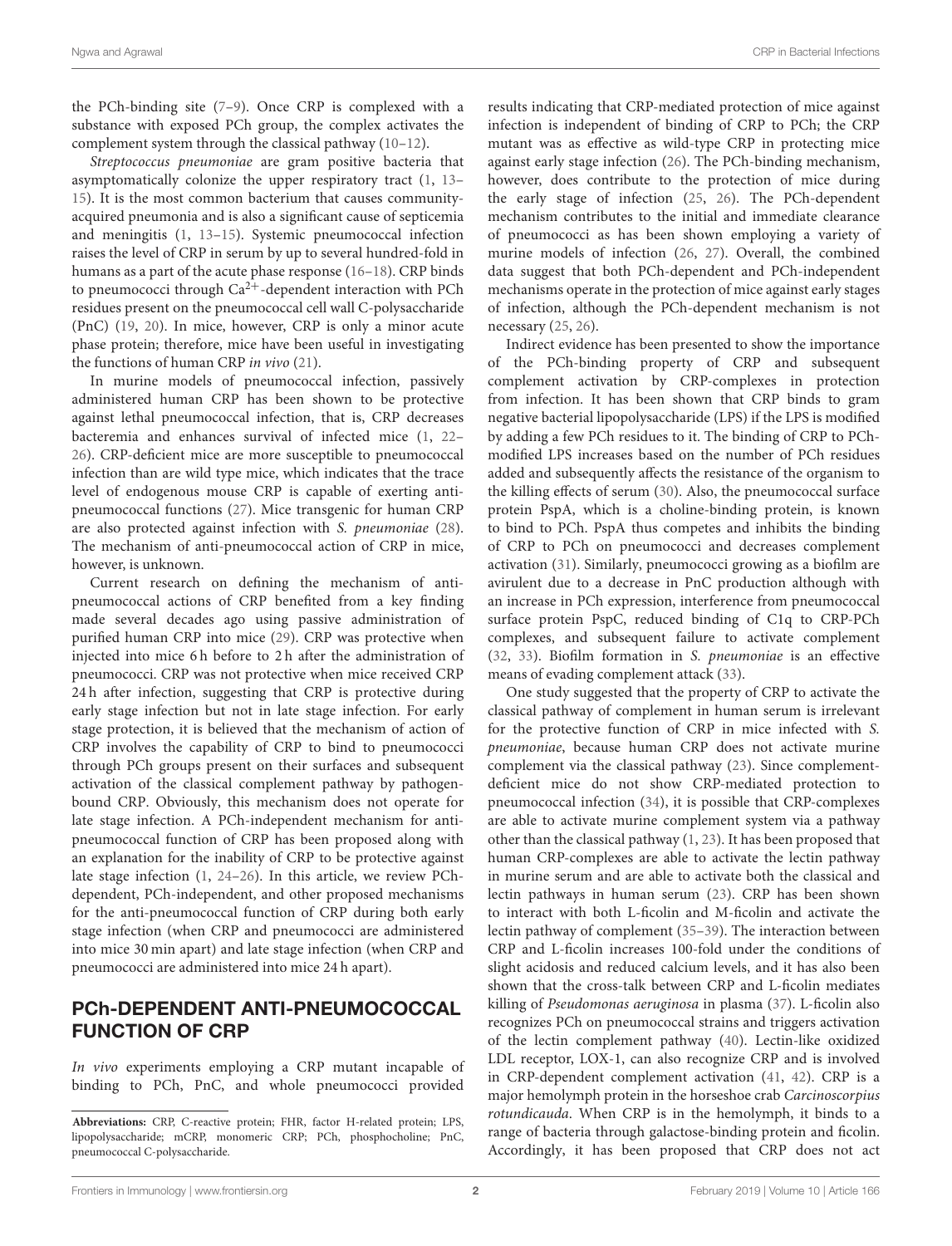alone but collaborates with other plasma lectins to form stable pathogen recognition complexes when targeting a wide range of bacteria for destruction [\(35\)](#page-6-27).

# PCh-INDEPENDENT ANTI-PNEUMOCOCCAL FUNCTION OF **CRP**

Factor H, a regulator of complement activation, has been implicated in resistance of pneumococci to complement attack [\(43,](#page-6-33) [44\)](#page-7-0). Factor H protects from complement attack by inhibiting the activation of the alternative pathway on host cells and on those pathogenic surfaces which are capable of recruiting factor H from the plasma. On the host cells, factor H binds to polyanionic structures and glycoproteins found on the cell surface [\(45\)](#page-7-1). On S. pneumoniae, factor H binds to a surface protein called Hic (factor H-binding inhibitor of complement) which is a variant of PspC [\(46,](#page-7-2) [47\)](#page-7-3). Thus, pneumococci use factor H to evade complement-mediated killing. The recruitment of factor H by pneumococci might be the reason why CRP does not protect mice from pneumococcal infections during late stage infection.

CRP does not bind to factor H under normal physiological conditions [\(48](#page-7-4)[–52\)](#page-7-5). Denaturation conditions for CRP enable CRP to bind to factor H [\(4,](#page-6-0) [48–](#page-7-4)[51\)](#page-7-6). For example, immobilization of CRP on to a surface enables CRP to bind to factor H [\(4,](#page-6-0) [53,](#page-7-7) [54\)](#page-7-8). Monomeric CRP (mCRP) also binds to factor H, in a  $Ca^{2+}$ independent manner [\(55\)](#page-7-9). The Y384H polymorphism of factor H affects binding affinity for mCRP. CRP binds to factor H-Tyr<sup>384</sup> more strongly compared to factor H-His<sup>384</sup> which is the risk allele [\(56](#page-7-10)[–60\)](#page-7-11). PCh does not compete with factor H for binding to CRP [\(52\)](#page-7-5). It has been suggested that when CRP immobilizes itself on S. pneumoniae, it limits excessive complement activation by recruiting factor H [\(61,](#page-7-12) [62\)](#page-7-13). CRP has also been shown to modulate lectin pathway-dependent cytolysis by recruiting factor H [\(63,](#page-7-14) [64\)](#page-7-15). When CRP binds to dead cells it does not recruit factor H [\(55\)](#page-7-9). mCRP also binds to factor H-related proteins (FHR) FHR1 and FHR5 and to factor H like protein 1 (FHL-1) which inhibit subsequent recruitment of factor H [\(65–](#page-7-16)[68\)](#page-7-17). CRP has also been shown to recruit factor H on other cell types, for example, CRP recruits factor H after binding to collectin CL-P1 on the surface of placental cells [\(69,](#page-7-18) [70\)](#page-7-19). Otherwise, the interaction of CRP with CL-P1 activates the classical complement pathway. The interaction of CL-P1 with factor H might be the key to prevent self-attack due to complement activation induced by the CL-P1 and CRP interaction [\(69,](#page-7-18) [70\)](#page-7-19).

Based on results obtained from the experiments performed under defined conditions—native pentameric CRP does not bind to factor H while mCRP binds to factor H—it was hypothesized that a non-native pentameric CRP may also be able to bind to factor H [\(48\)](#page-7-4). Indeed, the native pentameric structure of CRP could be modified in vitro to generate non-native pentameric CRP capable of binding to factor H [\(2,](#page-5-1) [48](#page-7-4)[–50\)](#page-7-20). Since nonnative CRP and Hic can bind to factor H simultaneously, it is possible that non-native CRP can bind to factor Hcoated pneumococci, cover the factor H-Hic complex formed on

bacteria and therefore eliminate the repressive effect of factor H on complement activation [\(71](#page-7-21)[–73\)](#page-7-22). Recently, a CRP mutant capable of binding to immobilized factor H was evaluated for its ability to protect against late stage pneumococcal infection. The CRP mutant protected mice against infection regardless of the time of administration into mice [\(71](#page-7-21)[–73\)](#page-7-22). These data lead to the proposal that the PCh-independent mechanism first involves a structural change in CRP which is then followed by the interaction between structurally altered CRP and factor Hbound pneumococci. Once factor H on pneumococci is bound to structurally altered CRP, such pneumococci may not be resistant to complement attack any longer [\(1,](#page-5-0) [71](#page-7-21)[–73\)](#page-7-22).

Besides, factor H, S. pneumoniae have also been shown to recruit another complement inhibitor, C4b-binding protein (C4BP) via Hic that also recruits factor H [\(74,](#page-7-23) [75\)](#page-7-24). Pneumococci also use another cell surface protein, enolase, to recruit C4BP [\(75\)](#page-7-24). By recruiting C4BP, pneumococci are able to evade complement attack. We hypothesize that non-native CRP may also be protective against those pathogens which recruit C4BP for complement evasion: non-native CRP could bind to factor H/C4BP-coated pneumococci, and then the complex formed by CRP, factor H/C4BP, and Hic could activate the lectin pathway of complement and trigger killing of the pneumococci. The possibility cannot be ruled out that the PCh-independent mechanism may involve the binding of non-native CRP to pneumococcal surface proteins, as CRP has been shown to interact with several choline-binding proteins found on pneumococci in a  $Ca^{2+}$ -independent manner [\(76\)](#page-7-25).

# CRP AS AN ANTI-BACTERIAL MOLECULE

CRP binds to several pathogenic serotypes of S. pneumoniae [\(77](#page-7-26)[–79\)](#page-7-27) and binds more avidly to those strains which contain PCh in both cell wall and capsular polysaccharides, such as type 27 [\(80\)](#page-8-0). CRP, like lectins, also reacts with polysaccharides that do not contain PCh, such as depyruvylated type-IV capsular polysaccharide prepared from type 27, in the presence of calcium, and probably the reaction is due to N-acetylgalactosamine in the polysaccharide [\(81](#page-8-1)[–84\)](#page-8-2). CRP appears to have opsonin properties; it causes agglutination and lysis of gram positive bacteria Staphylococcus aureus, Bacillus subtilis, Streptococcus pyogenes, and Streptococcus agalactiae [\(77,](#page-7-26) [78\)](#page-7-28).

The anti-bacterial action of CRP is not limited to gram positive bacteria only. CRP also protects mice from the early stages of infection with Salmonella enterica serovar Typhimurium, which is a gram negative bacterium and to which CRP does not bind in vitro [\(85\)](#page-8-3). But CRP has been shown to bind to S. enterica in the presence of serum [\(35\)](#page-6-27). CRP also binds to Haemophilus influenzae [\(86\)](#page-8-4). H. influenzae undergoes phase variation in expression of the PCh on the cell surface-exposed outer core of the LPS. PCh-positive variants are more sensitive to the bactericidal activity of human serum which requires the binding of serum CRP to whole bacteria with subsequent activation of complement [\(86](#page-8-4)[–88\)](#page-8-5). The ability of H. influenzae to vary PCh expression to zero may relate to its ability to cause invasive infection by evading attack by CRP [\(86\)](#page-8-4). Mouse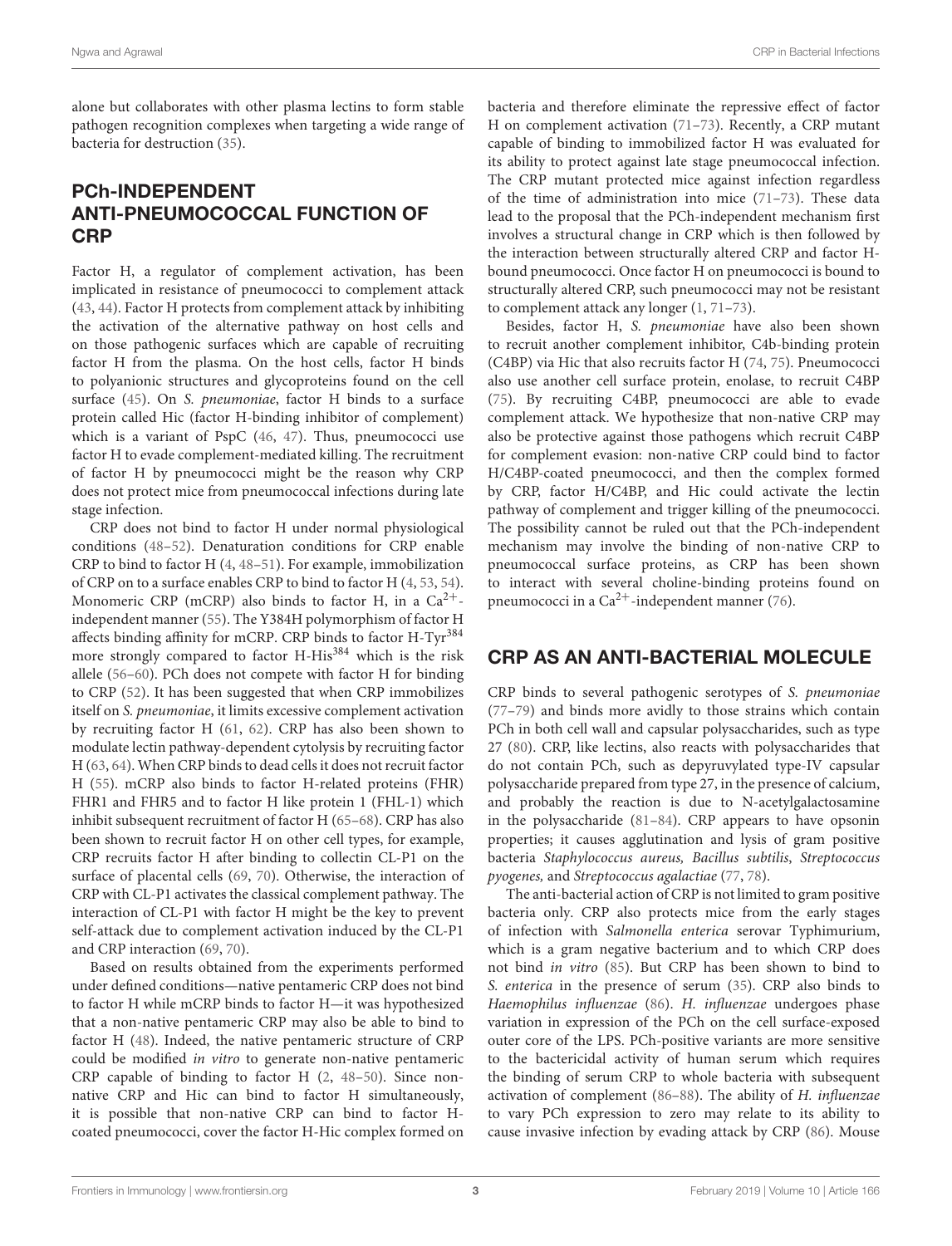models of H. influenzae infection have not been established yet to determine whether CRP protects against infection with H. influenzae [\(27\)](#page-6-16). CRP also binds to Neisseriae spp. in a  $Ca^{2+}$ dependent manner [\(89–](#page-8-6)[91\)](#page-8-7). PCh is present on the LPS of several species of commensal Neisseriae and, like H. influenzae, Neisseriae also undergo phase variation in expression of the PCh on their LPS [\(91\)](#page-8-7). Mouse protection experiments have not been performed for Neisseriae either, employing native or non-native pentameric CRP.

Some experiments suggest a role of CRP in protecting animals against lethal toxicity of LPS, although the subject has been controversial [\(92](#page-8-8)[–96\)](#page-8-9). In the hemolymph of horseshoe crab, Carcinoscorpius rotundicauda, CRP was identified as the major LPS-binding protein in infections with Pseudomonas aeruginosa [\(97\)](#page-8-10). CRP bound to all bacteria tested in the horseshoe crab hemolymph [\(35\)](#page-6-27). The binding of CRP to LPS is indirect; a third molecule called galactose-binding protein (GBP) participates in bridging CRP and LPS [\(98\)](#page-8-11). Upon binding to LPS, GBP interacts with CRP to form a pathogen-recognition complex, which helps to eliminate invading microbes [\(35,](#page-6-27) [98\)](#page-8-11). Combined data raise the possibility that CRP functions as a general anti-bacterial molecule; CRP may require a change in its pentameric conformation and also seek help from other serum proteins to form pathogenrecognition complexes.

# CRP AS AN ANTI-INFLAMMATORY MOLECULE

Native pentameric CRP can dissociate into mCRP via an intermediate non-native pentameric structure [\(50,](#page-7-20) [99–](#page-8-12)[101\)](#page-8-13). All three forms, native pentameric, non-native pentameric, and mCRP display different ligand recognition functions in vitro [\(2,](#page-5-1) [102–](#page-8-14)[104\)](#page-8-15). Under conditions of low pH, reduced calcium levels and oxidation-reduction, CRP is converted to a nonnative conformation but remains pentameric [\(48](#page-7-4)[–50,](#page-7-20) [105–](#page-8-16) [107\)](#page-8-17). When non-native CRP binds to a non-PCh ligand, it denatures further to mCRP. Similarly, when CRP binds to cell membranes, liposomes, and cell-derived microvesicles, it undergoes a structural change which involves spatial separation of the monomers from each other without disrupting the pentameric symmetry to form a transitional state CRP [\(108\)](#page-8-18). The mechanism by which CRP recognizes membrane lipids and binds in a  $Ca^{2+}$ -independent manner depends on the combination of protein form, lipid composition, and membrane shape [\(109,](#page-8-19) [110\)](#page-8-20). Surface-immobilization of CRP generates a preservable intermediate with dual antigenicity expression of both CRP and mCRP. The intermediate exhibits modified bioactivities, such as a high affinity with solution-phase proteins [\(107\)](#page-8-17). It has

# **REFERENCES**

<span id="page-5-0"></span>1. Agrawal A, Suresh MV, Singh SK, Ferguson DA Jr. The protective function of human C-reactive protein in mouse models of Streptococcus pneumoniae infection. Endocr Metab Immune

been shown that mCRP but not CRP is the major isoform present in local inflammatory lesions [\(111\)](#page-8-21). Since mCRP is insoluble, it is considered a tissue-bound form of CRP. Thus, an intermediate stage of CRP structure seems to be responsible for anti-inflammatory host defense functions of CRP in vivo. Structural changes in vivo may be converting CRP into an anti-inflammatory molecule assuming that the ultimate proinflammatory by-product, mCRP, is continuously being removed. An intrinsically disordered region of amino acid residues 35–47 in CRP is responsible for mediating the interactions of mCRP with diverse ligands [\(112\)](#page-8-22), and possibly also responsible for mediating the interactions of non-native pentameric CRP with diverse ligands [\(48–](#page-7-4)[50\)](#page-7-20).

# CONCLUSIONS

While native CRP is protective only against early stage infection, non-native pentameric CRP is protective against both early stage and late stage infections in murine models of pneumococcal infection. Because non-native pentameric CRP displays PChindependent anti-pneumococcal activity, it is quite possible that CRP functions as a general anti-bacterial molecule. Thus, pentameric CRP is an anti-inflammatory molecule.

A long-term goal could be to focus on the discovery and design of small-molecule compounds to target CRP, a compound that can change the structure of endogenous CRP so that the structurally altered CRP is capable of binding to factor H-bound pneumococci. A recent study showed that injections of subinhibitory concentrations of antibiotics enhanced the binding of CRP to three antibiotic-resistant S. pneumoniae strains in serum and enhanced antibody-dependent complement activation [\(113\)](#page-8-23). Based on these findings, another goal could be to investigate the effects of combinations of non-native pentameric CRP with various antibiotics in pre-clinical studies.

# AUTHOR CONTRIBUTIONS

All authors listed have made a substantial, direct and intellectual contribution to the work, and approved it for publication.

# FUNDING

This work was supported by National Institutes of Health grant AI117730 to AA.

# ACKNOWLEDGMENTS

We are grateful to Irving Kushner, M.D., for reviewing the manuscript and for his helpful suggestions.

Disord Drug Targets [\(2008\) 8:231–7. doi: 10.2174/1871530087868](https://doi.org/10.2174/187153008786848321) 48321

<span id="page-5-1"></span>2. Agrawal A, Gang TB, Rusiñol AE. Recognition functions of pentameric C-reactive protein in cardiovascular disease. Mediators Inflamm. (2014) 2014:1–6. doi: [10.1155/2014/319215](https://doi.org/10.1155/2014/319215)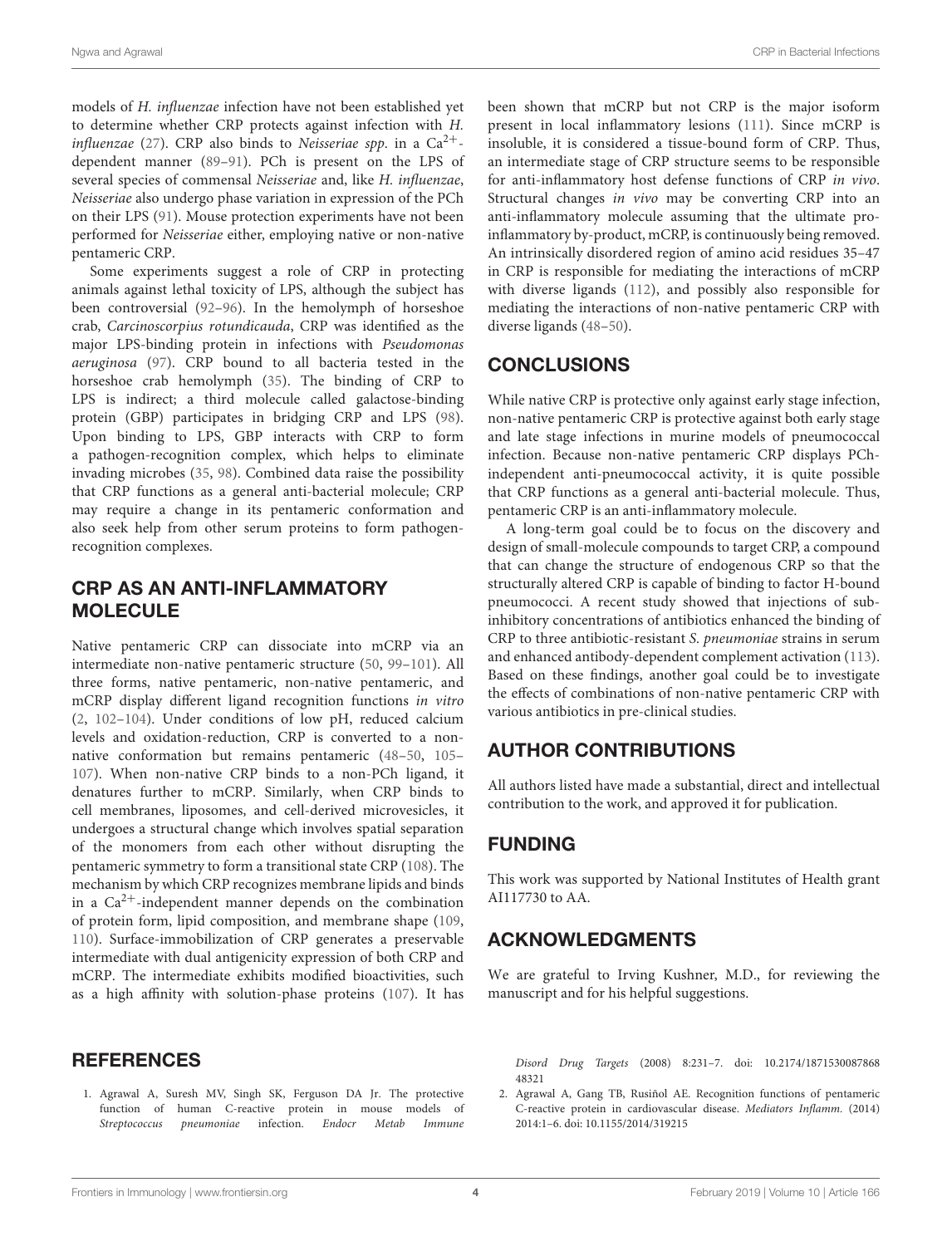- 3. Garlanda C, Bottazzi B, Bastone A, Mantovani A. Pentraxins at the crossroads between innate immunity, inflammation, matrix deposition, and female fertility. Annu Rev Immunol. (2005) 23:337–66. doi: [10.1146/annurev.immunol.23.021704.115756](https://doi.org/10.1146/annurev.immunol.23.021704.115756)
- <span id="page-6-0"></span>4. Vilahur G, Badimon L. Biological actions of pentraxins. Vasc Pharmacol. (2015) 73:38–44. doi: [10.1016/j.vph.2015.05.001](https://doi.org/10.1016/j.vph.2015.05.001)
- <span id="page-6-1"></span>5. Shrive AK, Cheetham GM, Holden D, Myles DA, Turnell WG, Volanakis JE, et al. Three dimensional structure of human C-reactive protein. Nat Struct Biol. (1996) 3:346–54. doi: [10.1038/nsb0496-346](https://doi.org/10.1038/nsb0496-346)
- <span id="page-6-2"></span>6. Lv JM, Lü SQ, Liu ZP, Zhang J, Gao BX, Yao ZY, et al. Conformational folding and disulfide bonding drive distinct stages of protein structure formation. Sci Rep. (2018) 8:1494. doi: [10.1038/s41598-018-20014-y](https://doi.org/10.1038/s41598-018-20014-y)
- <span id="page-6-3"></span>7. Agrawal A, Lee S, Carson M, Narayana SVL, Greenhough TJ, Volanakis JE. Site-directed mutagenesis of the phosphocholine-binding site of human C-reactive protein: Role of Thr<sup>76</sup> and Trp<sup>67</sup>. J Immunol. (1997) 158:345-50.
- 8. Thompson D, Pepys MB, Wood SP. The physiological structure of human C-reactive protein and its complex with phosphocholine. Structure (1999) 7:169–77. doi: [10.1016/S0969-2126\(99\)80023-9](https://doi.org/10.1016/S0969-2126(99)80023-9)
- <span id="page-6-4"></span>9. Agrawal A, Simpson MJ, Black S, Carey MP, Samols D. A Creactive protein mutant that does not bind to phosphocholine and pneumococcal C-polysaccharide. J Immunol. (2002) 169:3217–22. doi: [10.4049/jimmunol.169.6.3217](https://doi.org/10.4049/jimmunol.169.6.3217)
- <span id="page-6-5"></span>10. Kaplan MH, Volanakis JE. Interaction of C-reactive protein complexes with the complement system. I. Consumption of human complement associated with the reaction of C-reactive protein with pneumococcal C-polysaccharide and with the choline phosphatides, lecithin, and sphingomyelin. J Immunol. (1974) 112:2135–47.
- 11. Agrawal A, Volanakis JE. Probing the C1q-binding site on human C-reactive protein by site-directed mutagenesis. J Immunol. (1994) 152:5404–10.
- <span id="page-6-6"></span>12. Agrawal A, Shrive AK, Greenhough TJ, Volanakis JE. Topology and structure of the C1q-binding site on C-reactive protein. J Immunol (2001) 166:3998– 400. doi: [10.4049/jimmunol.166.6.3998](https://doi.org/10.4049/jimmunol.166.6.3998)
- <span id="page-6-7"></span>13. Tuomanen EI, Austrian R, Masure HR. Pathogenesis of pneumococcal infection. N Engl J Med. (1995) 332:1280-4. doi: [10.1056/NEJM199505113321907](https://doi.org/10.1056/NEJM199505113321907)
- 14. Van der Poll T, Opal SM. Pathogenesis, treatment, and prevention of pneumococcal pneumonia. Lancet (2009) 374:1543–56. doi: [10.1016/S0140-6736\(09\)61114-4](https://doi.org/10.1016/S0140-6736(09)61114-4)
- <span id="page-6-8"></span>15. Malley R, Anderson PW. Serotype-independent pneumococcal experimental vaccines that induce cellular as well as humoral immunity. Proc Natl Acad Sci USA. (2012) 109:3623–27. doi: [10.1073/pnas.1121383109](https://doi.org/10.1073/pnas.1121383109)
- <span id="page-6-9"></span>16. Tillett WS, Francis T Jr. Serological reactions in pneumonia with a nonprotein somatic fraction of pneumococcus. J Exp Med. (1930) 52:561–71. doi: [10.1084/jem.52.4.561](https://doi.org/10.1084/jem.52.4.561)
- 17. Kushner I. The phenomenon of the acute phase response. Ann NY Acad Sci USA. [\(1982\) 389:39–48. doi: 10.1111/j.1749-6632.1982.tb2](https://doi.org/10.1111/j.1749-6632.1982.tb22124.x) 2124.x
- <span id="page-6-10"></span>18. Song JY, Eun BW, Nahm MH. Diagnosis of pneumococcal pneumonia: current pitfalls and the way forward. Infect Chemother. (2013) 45:351–66. doi: [10.3947/ic.2013.45.4.351](https://doi.org/10.3947/ic.2013.45.4.351)
- <span id="page-6-11"></span>19. Abernethy TJ, Avery OT. The occurrence during acute infections of a protein not normally present in the blood: I. Distribution of the reactive protein in patients' sera and the effect of calcium on the flocculation reaction with C polysaccharide of pneumococcus. J Exp Med. (1941) 73:173–82.
- <span id="page-6-12"></span>20. Volanakis JE, Kaplan MH. Specificity of C-reactive protein for choline phosphate residues of pneumococcal C-polysaccharide. Proc Soc Exp Biol Med. (1971) 136:612–4. doi: [10.3181/00379727-136-35323](https://doi.org/10.3181/00379727-136-35323)
- <span id="page-6-13"></span>21. Whitehead AS, Zahedi K, Rits M, Mortensen RF, Lelias JM. Mouse C-reactive protein: generation of cDNA clones, structural analysis, and induction of mRNA during inflammation. Biochem J. (1990) 266:283–90. doi: [10.1042/bj2660283](https://doi.org/10.1042/bj2660283)
- <span id="page-6-14"></span>22. Yother J, Volanakis JE, Briles DE. Human C-reactive protein is protective against fatal Streptococcus pneumoniae infection in mice. J Immunol. (1982) 128:2374–6.
- <span id="page-6-25"></span>23. Suresh MV, Singh SK, Ferguson DA Jr, Agrawal A. Role of the property of C-reactive protein to activate the classical pathway of complement in protecting mice from pneumococcal infection. J Immunol. (2006) 176:4369– 74. doi: [10.4049/jimmunol.176.7.4369](https://doi.org/10.4049/jimmunol.176.7.4369)
- <span id="page-6-19"></span>24. Suresh MV, Singh SK, Ferguson DA Jr, Agrawal A. Human C-reactive protein protects mice from Streptococcus pneumoniae infection without

binding to pneumococcal C-polysaccharide. J Immunol. (2007) 178:1158–63. doi: [10.4049/jimmunol.178.2.1158](https://doi.org/10.4049/jimmunol.178.2.1158)

- <span id="page-6-20"></span>25. Gang TB, Hammond DJ Jr, Singh SK, Ferguson DA Jr, Mishra VK, Agrawal A. The phosphocholine-binding pocket on C-reactive protein is necessary for initial protection of mice against pneumococcal infection. J Biol Chem. (2012) 287:43116–25. doi: [10.1074/jbc.M112.427310](https://doi.org/10.1074/jbc.M112.427310)
- <span id="page-6-15"></span>26. Gang TB, Hanley GA, Agrawal A. C-reactive protein protects mice against pneumococcal infection via both phosphocholine-dependent and phosphocholine-independent mechanisms. Infect Immun. (2015) 83:1845– 52. doi: [10.1128/IAI.03058-14](https://doi.org/10.1128/IAI.03058-14)
- <span id="page-6-16"></span>27. Simons JP, Loeffler JM, Al-Shawi R, Ellmerich S, Hutchinson WL, Tennent GA, et al. C-reactive protein is essential for innate resistance to pneumococcal infection. Immunology (2014) 142:414–20. doi: [10.1111/imm.12266](https://doi.org/10.1111/imm.12266)
- <span id="page-6-17"></span>28. Szalai AJ, Briles DE, Volanakis JE. Human C-reactive protein is protective against fatal Streptococcus pneumoniae infection in transgenic mice. J Immunol. (1995) 155:2557–63.
- <span id="page-6-18"></span>29. Nakayama S, Gewurz H, Holzer T, Du Clos TW, Mold C. The role of the spleen in the protective effect of C-reactive protein in Streptococcus pneumoniae infection. Clin Exp Immunol. (1983) 54:319–26.
- <span id="page-6-21"></span>30. Fox KL, Li J, Schweda EKH, Vitiazeva V, Makepeace K, Jennings MP, et al. Duplicate copies of lic1 direct the addition of multiple phosphocholine residues in the lipopolysaccharide of Haemophilus influenzae. Infect Immun. (2008) 76:588–600. doi: [10.1128/IAI.00748-07](https://doi.org/10.1128/IAI.00748-07)
- <span id="page-6-22"></span>31. Mukerji R, Mirza S, Roche AM, Widener RW, Croney CM, Rhee D-K, et al. Pneumococcal surface protein A inhibits complement deposition on the pneumococcal surface by competing with the binding of C-reactive protein to cell-surface phosphocholine. J Immunol. (2012) 189:5327–35. doi: [10.4049/jimmunol.1201967](https://doi.org/10.4049/jimmunol.1201967)
- <span id="page-6-23"></span>32. Sanchez CJ, Kumar N, Lizcano A, Shivshankar P, Dunning Hotopp JC, Jorgensen JH, et al. Streptococcus pneumoniae in biofilms are unable to cause invasive disease due to altered virulence determinant production. PLoS ONE (2011) 6:e28738. doi: [10.1371/journal.pone.0028738](https://doi.org/10.1371/journal.pone.0028738)
- <span id="page-6-24"></span>33. Domenech M, Ramos-Sevillano E, García E, Moscoso M, Yuste J. Biofilm formation avoids complement immunity and phagocytosis of Streptococcus pneumoniae. Infect Immun. (2013) 81:2606–15. doi: [10.1128/IAI.00491-13](https://doi.org/10.1128/IAI.00491-13)
- <span id="page-6-26"></span>34. Mold C, Rodic-Polic B, Du Clos TW. Protection from Streptococcus pneumoniae infection by C-reactive protein and natural antibody requires complement but not Fc gamma receptors. J Immunol. (2002) 168:6375–81. doi: [10.4049/jimmunol.168.12.6375](https://doi.org/10.4049/jimmunol.168.12.6375)
- <span id="page-6-27"></span>35. Ng PML, Le Saux A, Lee CM, Tan NS, Lu J, Thiel S, et al. C-reactive protein collaborates with plasma lectins to boost immune response against bacteria. EMBO J. (2007) 26:3431–40. doi: [10.1038/sj.emboj.7601762](https://doi.org/10.1038/sj.emboj.7601762)
- 36. Tanio M, Wakamatsu K, Kohno T. Binding site of C-reactive protein on Mficolin. Mol Immunol. (2009) 47:215–21. doi: [10.1016/j.molimm.2009.09.032](https://doi.org/10.1016/j.molimm.2009.09.032)
- <span id="page-6-29"></span>37. Zhang J, Koh J, Lu J, Thiel S, Leong BSH, Sethi S, et al. Local inflammation induces complement crosstalk which amplifies the antimicrobial response. PLoS Pathog. (2009) 5:e1000282. doi: [10.1371/journal.ppat.1000282](https://doi.org/10.1371/journal.ppat.1000282)
- 38. Zhang J, Yang L, Ang Z, Yoong SL, Tran TTT, Anand GS, et al. Secreted Mficolin anchors onto monocyte transmembrane G protein-coupled receptor 43 and cross talks with plasma C-reactive protein to mediate immune signaling and regulate host defense. J Immunol. (2010) 185:6899–910. doi: [10.4049/jimmunol.1001225](https://doi.org/10.4049/jimmunol.1001225)
- <span id="page-6-28"></span>39. Ma YJ, Lee BL, Garred P. An overview of the synergy and crosstalk between pentraxins and collectins/ficolins: their functional relevance in complement activation. Exp Mol Med. (2017) 49:e320. doi: [10.1038/emm.2017.51](https://doi.org/10.1038/emm.2017.51)
- <span id="page-6-30"></span>40. Vassal-Stermann E, Lacroix M, Gout E, Laffly E, Pedersen CM, Martin L, et al. Human L-ficolin recognizes phosphocholine moieties of pneumococcal teichoic acid. J Immunol. (2014) 193:5699–708. doi: [10.4049/jimmunol.1400127](https://doi.org/10.4049/jimmunol.1400127)
- <span id="page-6-31"></span>41. Yoshimoto R, Fujita Y, Kakino A, Iwamoto S, Takaya T, Sawamura T. The discovery of LOX-1, its ligands and clinical significance. Cardiovasc Drugs Ther. (2011) 25:379–91. doi: [10.1007/s10557-011-6324-6](https://doi.org/10.1007/s10557-011-6324-6)
- <span id="page-6-32"></span>42. Fujita Y, Yamaguchi S, Kakino A, Iwamoto S, Yoshimoto R, Sawamura T. Lectin-like oxidized LDL receptor 1 is involved in CRPmediated complement activation. Clin Chem. (2011) 57:1398–405. doi: [10.1373/clinchem.2011.168625](https://doi.org/10.1373/clinchem.2011.168625)
- <span id="page-6-33"></span>43. Zipfel PF, Hallström T, Hammerschmidt S, Skerka C. The complement fitness factor H: role in human diseases and for immune escape of pathogens, like pneumococci. Vaccine (2008) 26:I67–74. doi: [10.1016/j.vaccine.2008.11.015](https://doi.org/10.1016/j.vaccine.2008.11.015)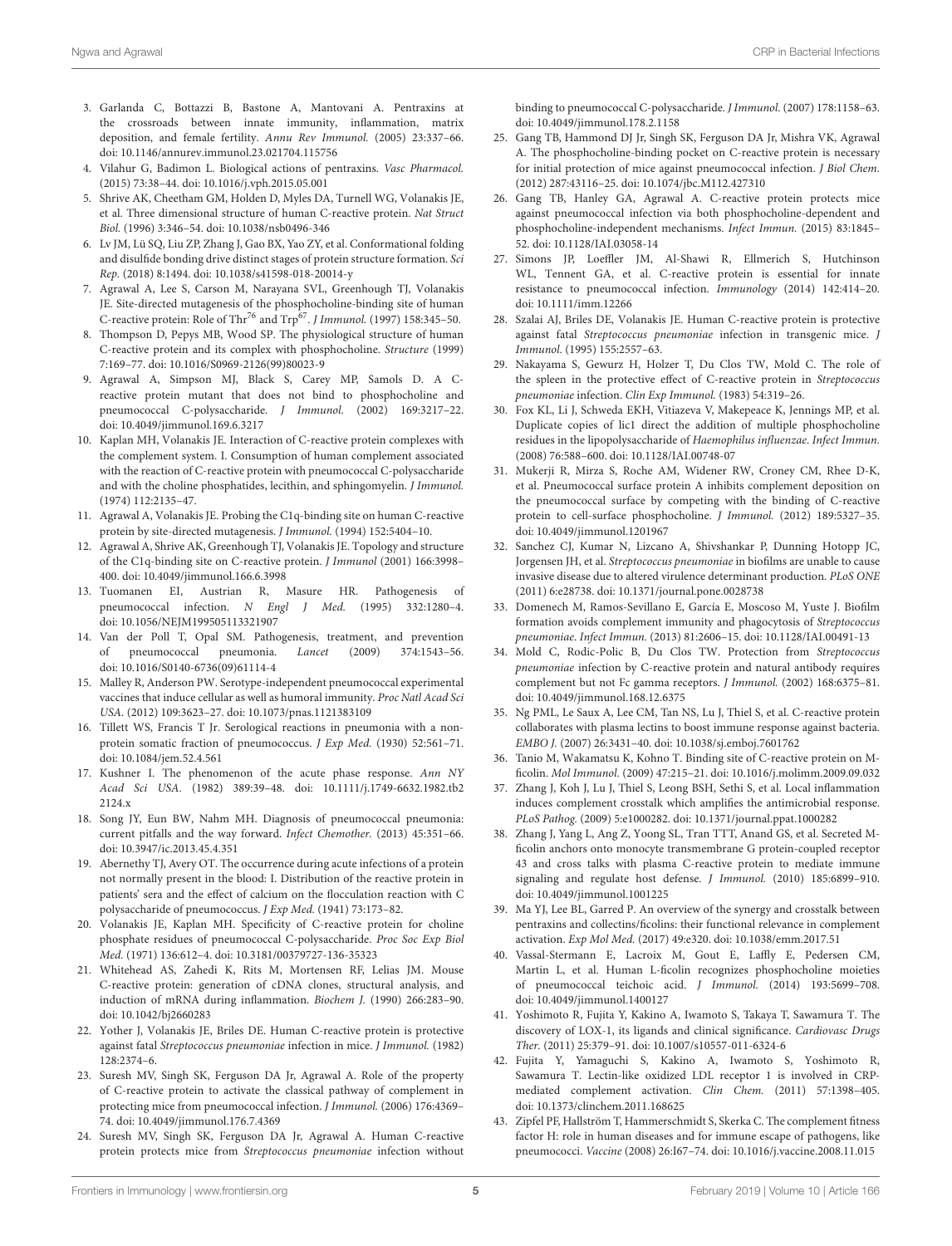- <span id="page-7-0"></span>44. Kopp A, Hebecker M, Svobodová E, Józsi M. Factor H: a complement regulator in health and disease, and a mediator of cellular interactions. Biomolecules (2012) 2:46–75. doi: [10.3390/biom2010046](https://doi.org/10.3390/biom2010046)
- <span id="page-7-1"></span>45. Meri S, Pangburn MK. Discrimination between activators and nonactivators of the alternative pathway of complement: regulation via a sialic acid/polyanion binding site on factor H. Proc Natl Acad Sci USA. (1990) 87:3982–6. doi: [10.1073/pnas.87.10.3982](https://doi.org/10.1073/pnas.87.10.3982)
- <span id="page-7-2"></span>46. Janulczyk R, Iannelli F, Sjoholm AG, Pozzi G, Bjorck L. Hic, a novel surface protein of Streptococcus pneumoniae that interferes with complement function. J Biol Chem. (2000) 275:37257–63. doi: [10.1074/jbc.M004572200](https://doi.org/10.1074/jbc.M004572200)
- <span id="page-7-3"></span>47. Jarva H, Janulczyk R, Hellwage J, Zipfel PF, Björck L, Meri S. Streptococcus pneumoniae evades complement attack and opsonophagocytosis by expressing the pspC locus-encoded Hic protein that binds to short consensus repeats 8-11 of factor H. J Immunol. (2002) 168:1886–94. doi: [10.4049/jimmunol.168.4.1886](https://doi.org/10.4049/jimmunol.168.4.1886)
- <span id="page-7-4"></span>48. Hammond DJ Jr, Singh SK, Thompson JA, Beeler BW, Rusiñol AE, Pangburn MK, et al. Identification of acidic pH-dependent ligands of pentameric C-reactive protein. J Biol Chem. (2010) 285:36235–44. doi: [10.1074/jbc.M110.142026](https://doi.org/10.1074/jbc.M110.142026)
- 49. Singh SK, Thirumalai A, Hammond DJ Jr, Pangburn MK, Mishra VK, Johnson DA, et al. Exposing a hidden functional site of C-reactive protein by site-directed mutagenesis. J Biol Chem. (2012) 287:3550–8. doi: [10.1074/jbc.M111.310011](https://doi.org/10.1074/jbc.M111.310011)
- <span id="page-7-20"></span>50. Singh SK, Thirumalai A, Pathak A, Ngwa DN, Agrawal A. Functional transformation of C-reactive protein by hydrogen peroxide. J Biol Chem. (2017) 292:3129–36. doi: [10.1074/jbc.M116.773176](https://doi.org/10.1074/jbc.M116.773176)
- <span id="page-7-6"></span>51. Hakobyan S, Harris CL, van den Berg CW, Fernandez-Alonso MC, de Jorge EG, de Cordoba SR, et al. Complement factor H binds to denatured rather than to native pentameric C-reactive protein. J Biol Chem. (2008) 283:30451–60. doi: [10.1074/jbc.M803648200](https://doi.org/10.1074/jbc.M803648200)
- <span id="page-7-5"></span>52. Okemefuna AI, Nan R, Miller A, Gor J, Perkins SJ. Complement factor H binds at two independent sites to C-reactive protein in acute phase concentrations. J Biol Chem. (2010) 285:1053–65. doi: [10.1074/jbc.M109.044529](https://doi.org/10.1074/jbc.M109.044529)
- <span id="page-7-7"></span>53. Jarva H, Jokiranta TS, Hellwage J, Zipfel PF, Meri S. Regulation of complement activation by C-reactive protein: targeting the complement inhibitory activity of factor H by an interaction with short consensus repeat domains 7 and 8-11. J Immunol (1999) 163:3957–62.
- <span id="page-7-8"></span>54. Sjöberg AP, Trouw LA, Clark SJ, Sjölander J, Heinegård D, Sim RB, et al. The factor H variant associated with age-related macular degeneration (His-384) and the non-disease-associated form bind differentially to C-reactive protein, fibromodulin, DNA, and necrotic cells. J Biol Chem. (2007) 282:10894–900. doi: [10.1074/jbc.M610256200](https://doi.org/10.1074/jbc.M610256200)
- <span id="page-7-9"></span>55. Mihlan M, Stippa S, Józsi M, Zipfel PF. Monomeric CRP contributes to complement control in fluid phase and on cellular surfaces and increases phagocytosis by recruiting factor H. Cell Death Differ. (2009) 16:1630–40. doi: [10.1038/cdd.2009.103](https://doi.org/10.1038/cdd.2009.103)
- <span id="page-7-10"></span>56. Clark SJ, Higman VA, Mulloy B, Perkins SJ, Lea SM, Sim RB, et al. His-384 allotypic variant of factor H associated with age-related macular degeneration has different heparin binding properties from the non-disease-associated form. J Biol Chem. (2006) 281:24713–20. doi: [10.1074/jbc.M605083200](https://doi.org/10.1074/jbc.M605083200)
- 57. Laine M, Jarva H, Seitsonen S, Haapasalo K, Lehtinen MJ, Lindeman N, et al. Y402H polymorphism of complement factor H affects binding affinity to C-reactive protein. J Immunol. (2007) 178:3831–6. doi: [10.4049/jimmunol.178.6.3831](https://doi.org/10.4049/jimmunol.178.6.3831)
- 58. Herbert AP, Deakin JA, Schmidt CQ, Blaum BS, Egan C, Ferreira VP, et al. Structure shows that a glycosaminoglycan and protein recognition site in factor H is perturbed by age-related macular degenerationlinked single nucleotide polymorphism. J Biol Chem. (2007) 282:18960–8. doi: [10.1074/jbc.M609636200](https://doi.org/10.1074/jbc.M609636200)
- 59. Lauer N, Mihlan M, Hartmann A, Schlötzer-Schrehardt U, Keilhauer C, Scholl HPN, et al. Complement regulation at necrotic cell lesions is impaired by the age-related macular degeneration-associated factor-H  $\mathrm{His}^{402}$  risk variant. J Immunol. (2011) 187:4374–83. doi: [10.4049/jimmunol.1002488](https://doi.org/10.4049/jimmunol.1002488)
- <span id="page-7-11"></span>60. Molins B, Fuentes-Prior P, Adán A, Antón R, Arostegui JI, Yagüe J, et al. Complement factor H binding of monomeric C-reactive protein

downregulates proinflammatory activity and is impaired with at risk polymorphic CFH variants. Sci Rep. (2016) 6:22889. doi: [10.1038/srep22889](https://doi.org/10.1038/srep22889)

- <span id="page-7-12"></span>61. Mold C, Gewurz H. Inhibitory effect of C-reactive protein on alternative C pathway activation by liposomes and Streptococcus pneumoniae. J Immunol. (1981) 127:2089–92.
- <span id="page-7-13"></span>62. Mold C, Kingzette M, Gewurz H. C-reactive protein inhibits pneumococcal activation of the alternative pathway by increasing the interaction between factor H and C3b. J Immunol. (1984) 133:882–5.
- <span id="page-7-14"></span>63. Suankratay C, Mold C, Zhang Y, Potempa LA, Lint TF, Gewurz H. Complement regulation in innate immunity and the acute phase response: inhibition of mannan-binding lectin-initiated complement cytolysis by C-reactive protein (CRP). Clin Exp Immunol. (1998) 113:353–9. doi: [10.1046/j.1365-2249.1998.00663.x](https://doi.org/10.1046/j.1365-2249.1998.00663.x)
- <span id="page-7-15"></span>64. Zhang Y, Suankratay C, Zhang XH, Lint TF, Gewurz H. Lysis via the lectin pathway of complement activation: minireview and lectin pathway enhancement of endotoxin-initiated hemolysis. Immunopharmacology (1999) 42:81–90. doi: [10.1016/S0162-3109\(99\)00029-6](https://doi.org/10.1016/S0162-3109(99)00029-6)
- <span id="page-7-16"></span>65. Hebecker M, Okemefuna AI, Perkins SJ, Mihlan M, Huber-Lang M, Józsi M. Molecular basis of C-reactive protein binding and modulation of complement activation by factor H-related protein 4. Mol Immunol. (2010) 47:1347–55. doi: [10.1016/j.molimm.2009.12.005](https://doi.org/10.1016/j.molimm.2009.12.005)
- 66. Csincsi ÁI, Kopp A, Zöldi M, Bánlaki Z, Uzonyi B, Hebecker M, et al. Factor H–related protein 5 interacts with pentraxin 3 and the extracellular matrix and modulates complement activation. J Immunol (2015) 194:4963–73. doi: [10.4049/jimmunol.1403121](https://doi.org/10.4049/jimmunol.1403121)
- 67. Csincsi ÁI, Szabó Z, Bánlaki Z, Uzonyi B, Cserhalmi M, Kárpáti É, et al. FHR-1 binds to C-reactive protein and enhances rather than inhibits complement activation. J Immunol. [\(2017\) 199:292–303. doi: 10.4049/jimmunol.](https://doi.org/10.4049/jimmunol.1600483) 1600483
- <span id="page-7-17"></span>68. Swinkels M, Zhang JH, Tilakaratna V, Black G, Perveen R, McHarg S, et al. C-reactive protein and pentraxin-3 binding of factor H-like protein 1 differs from complement factor H: implications for retinal inflammation. Sci Rep. (2018) 8:1643. doi: [10.1038/s41598-017-18395-7](https://doi.org/10.1038/s41598-017-18395-7)
- <span id="page-7-18"></span>69. Roy N, Ohtani K, Matsuda Y, Mori K, Hwang I, Suzuki Y, et al. Collectin CL-P1 utilizes C-reactive protein for complement activation. Biochim Biophys Acta (2016) 1860:1118–28. doi: [10.1016/j.bbagen.2016.02.012](https://doi.org/10.1016/j.bbagen.2016.02.012)
- <span id="page-7-19"></span>70. Roy N, Ohtani K, Hidaka Y, Amano Y, Matsuda Y, Mori K, et al. Three pentraxins C-reactive protein, serum amyloid P component and pentraxin 3 mediate complement activation using collectin CL-P1. Biochim Biophys Acta (2017) 1861:1–14. doi: [10.1016/j.bbagen.2016.11.023](https://doi.org/10.1016/j.bbagen.2016.11.023)
- <span id="page-7-21"></span>71. Ngwa DN. Comparison of Anti-pneumococcal Functions of Native and Modified Forms of C-Reactive Protein. Dissertation/Master's thesis. Johnson City, TN: East Tennessee States University (2016).
- 72. Ngwa DN, Gang TB, Singh SK, Agrawal A. Engineered C-reactive protein with improved protective action against pneumococcal infection. *J Immunol*. (2016) 196:63.
- <span id="page-7-22"></span>73. Ngwa DN, Singh SK, Gang TB, Agrawal A. A C-reactive protein-based strategy to reduce antibiotic dosing. J Immunol. (2018) 200:170.
- <span id="page-7-23"></span>74. Sjöberg AP, Trouw LA, McGrath FDG, Hack CE, Blom AM. Regulation of complement activation by C-reactive protein: targeting of the inhibitory activity of C4b-binding protein. J Immunol. (2006) 176:7612–20. doi: [10.4049/jimmunol.176.12.7612](https://doi.org/10.4049/jimmunol.176.12.7612)
- <span id="page-7-24"></span>75. Agarwal V, Hammerschmidt S, Malm S, Bergmann S, Riesbeck K, Blom AM. Enolase of Streptococcus pneumoniae binds human complement inhibitor C4b-binding protein and contributes to complement evasion. J Immunol. (2012) 189:3575–84. doi: [10.4049/jimmunol.1102934](https://doi.org/10.4049/jimmunol.1102934)
- <span id="page-7-25"></span>76. Frolet C, Beniazza M, Roux L, Gallet B, Noirclerc-Savoye M, Vernet T, et al. New adhesin functions of surface-exposed pneumococcal proteins. BMC Microbiol. (2010) 10:190. doi: [10.1186/1471-2180-10-190](https://doi.org/10.1186/1471-2180-10-190)
- <span id="page-7-26"></span>77. Kindmark CO. In vitro binding of human C-reactive protein by some pathogenic bacteria and zymosan. Clin Exp Immunol. (1972) 11:283–9.
- <span id="page-7-28"></span>78. Mold C, Rodgers CP, Kaplan RL, Gewurz H. Binding of human C-reactive protein to bacteria. Infect Immun. (1982) 38:392–5.
- <span id="page-7-27"></span>79. De Beaufort AJ, Langermans JAM, Matze-van der Lans AM, Hiemstra PS, Vossen JM, van Furth R. Difference in binding of killed and live Streptococcus pneumoniae serotypes by C-reactive protein. Scand J Immunol. (1997) 46:597–600. doi: [10.1046/j.1365-3083.1997.d01-171.x](https://doi.org/10.1046/j.1365-3083.1997.d01-171.x)